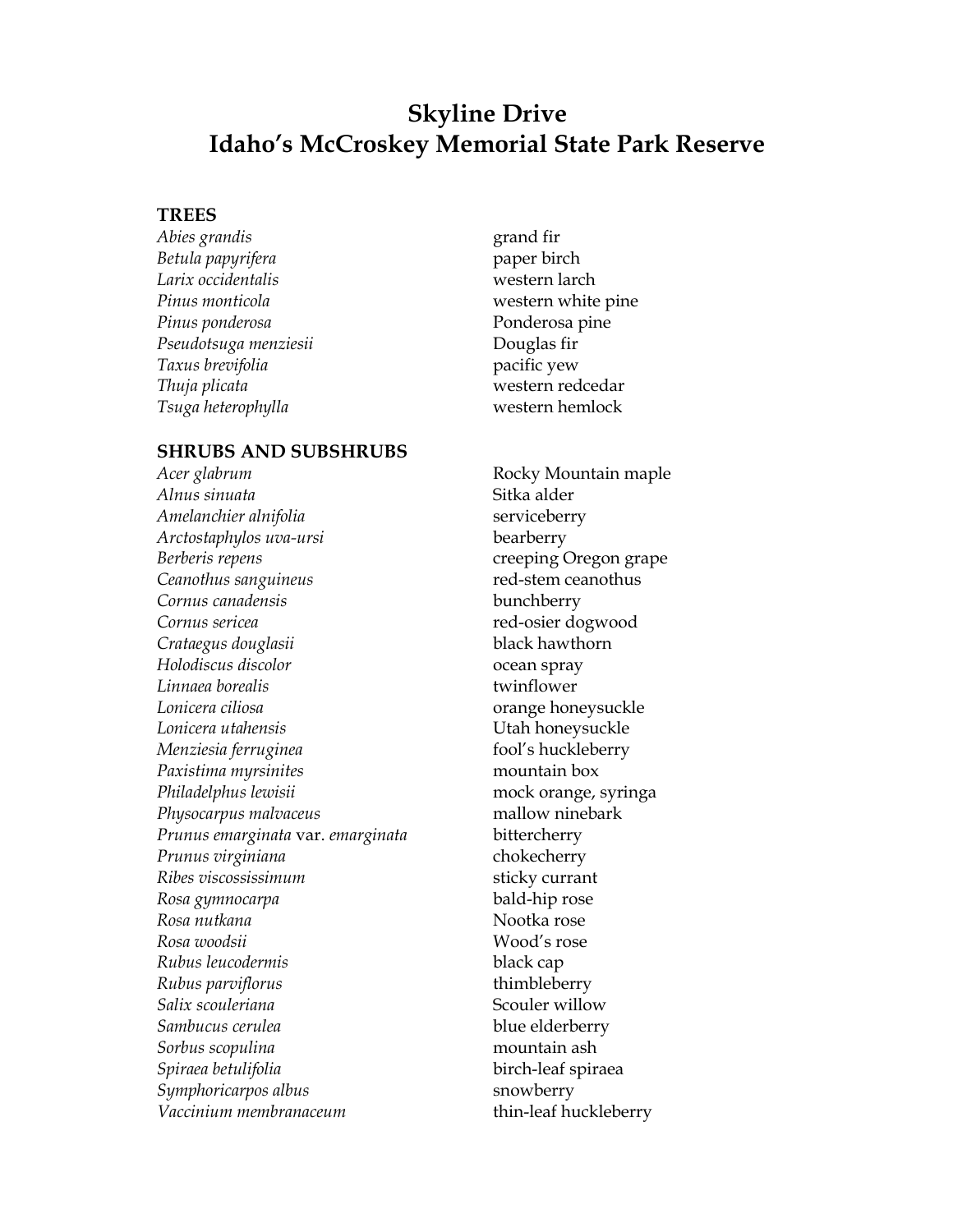## **FORBS**

*Achillea millefolium* yarrow *Adenocaulon bicolor* pathfinder *Alyssum alyssoides* pale mad wort *Anaphalis margaritacea* pearly everlasting *Anemone piperi* Piper's windflower *Antennaria luzuloides* silver pussytoes *Antennaria racemosa* raceme pussytoes *Apocynum androsaemifolium* spreading dogbane *Arenaria macrophylla* bigleaf sandwort *Arnica cordifolia* heart-leaf arnica *Asarum caudatum* wild ginger *Astragalus canadensis* Canadian milkvetch Balsamorhiza sagittata arrowleaf balsamroot *Besseya rubra* besseya **Bromus inermis** smooth brome *Bromus tectorum* cheat grass *Bromus vulgaris* Columbia brome *Calamogrostis rubescens* pinegrass *Calochortus elegans* kitten ears *Calypso bulbosa* fairy-slipper orchid *Carex geyerii* elk sedge *Castilleja hispida* harsh Indian paintbrush *Castilleja lutescens* stiff yellow Indian paintbrush *Castilleja miniata* giant red Indian paintbrush Centaurea maculosa **spotted knapweed** *Chimaphila menziesii* little prince's pine *Chimaphila umbellate* pipsissiwa *Cirsium vulgare* bull thistle *Clarkia pulchella* clarkia *Claytonia cordifolia* heartleaf springbeauty *Claytonia lanceolata* lanceleaf springbeauty *Clematis columbiana* rock clematis *Clintonia uniflora* example a queen's cup beadlily *Collinsia parviflora* blue-eyed Mary *Comandra umbellate* bastard toadflax *Coptis occidentalis* goldthread Corallorhiza maculata spotted coral-root *Corallorhiza striata* striped coral-root *Corallorhiza trifida* yellow coral-root *Crepis acuminata* long-leaved hawksbeard *Cynoglossum officinale* common hound's-tongue *Cystopteris fragilis* brittle bladderfern *Dactylis glomerata* orchard grass *Delphinium nuttallianum* larkspur *Disporum hookeri / Prosartes hookeri* Hooker fairy bells *Disporum trachycarpum* Sierra fairy bells *Dodecatheon cusickii* Cusick's shootingstar *Draba verna* spring draba *Equisetum arvense* field horsetail *Epilobium watsonii* Watson's willow-herb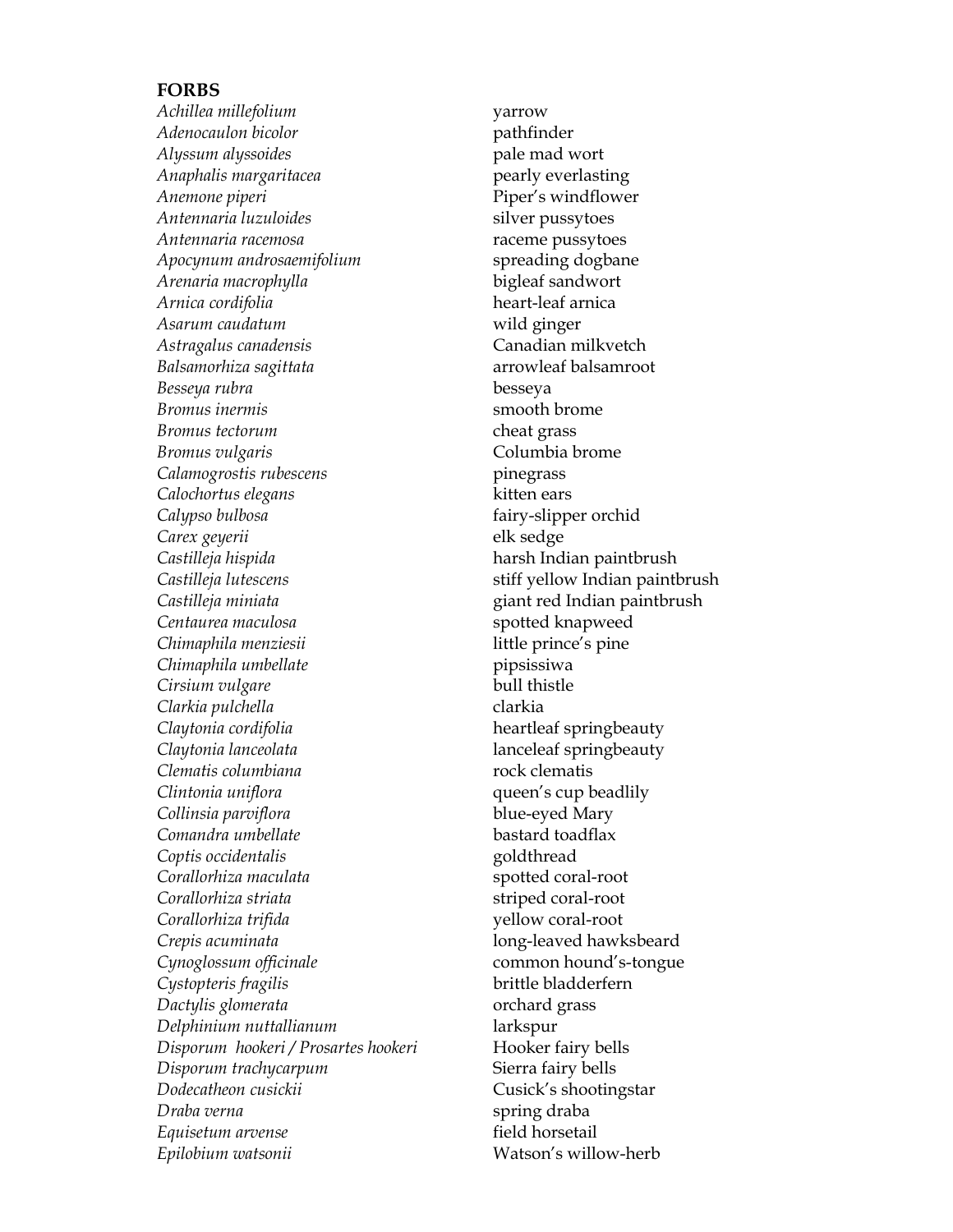*Eriogonum heracleoides Eriophyllum lanatum* common woolly sunflower *Erythronium grandiflorum* glacier lily *Festuca idahoensis* Idaho fescue *Festuca rubra* red fescue *Festuca scabrella rough fescue Frageria vesca* wood's strawberry *Frasera fastigiata* clustered green gentian *Fritillaria lanceolata* checker lily *Gaillardia aristata* blanket flower Galium *aparine* example a second goosegrass *Galium triflorum* sweet-scented bedstraw *Geranium viscossisimum* sticky geranium Geum triflorum **prairie** smoke *Goodyera oblongifolia* rattlesnake plantain *Heracleum lanatum* cow parsnip *Heuchera cylindrical* roundleaf alumroot *Hieracium albiflorum* white-flowered hawkweed *Hieracium scouleri* var. *albertinum* Scouler's woollyweed *Hydrophyllum capitatum* ball-flower waterleaf *Hypericum perforatum* St. John's wort *Ipomopsis aggregata* scarlet gilia *Iris missouriensis* Rocky Mountain iris *Koeleria macrantha* June grass *Lathyrus bijugatus* drypark pea Lathyrus nevadensis var. *parkeri* Sierra peavine *Listera cordata* heart-leaf twayblade Lithophragama parviflora<br>
prairie star *Lithospermum ruderale* Columbia puccoon *Lomatium ambiguum* Wyeth biscuitroot *Lomatium cous cous biscuitroot Lomatium dissectum* fern-leaved lomatium *Lomatium macrocarpum* big-seed biscuitroot *Lomatium triternatum* nine-leaf biscuitroot *Lupinus sericeus* silky lupine *Lupinus wyethii* Wyeth's lupine *Luzula campestris* field woodrush *Luzula parviflora* small-flowered woodrush *Maianthemum racemosum* false Solomon's seal *Maianthemum stellatum* starry Solomon's seal *Mertensia longiflora* small bluebells *Mertensia oblongifolia* oblong- leaf bluebells *Microsteris gracilis* small phlox *Mitella stauropetala* side-flowered miterwort *Moneses uniflora* single delight *Monotropa uniflora* Indian pipe *Montia linearis* narrowleaf miner's lettuce *Montia perfoliata / Claytonia perfoliata* miner's lettuce *Myosotis micrantha* blue scorpion-grass *Nepeta cataria* catnip *Osmorhiza chilensis* sweet cicely *Olsynium douglasii* var. *inflatum* widow grass